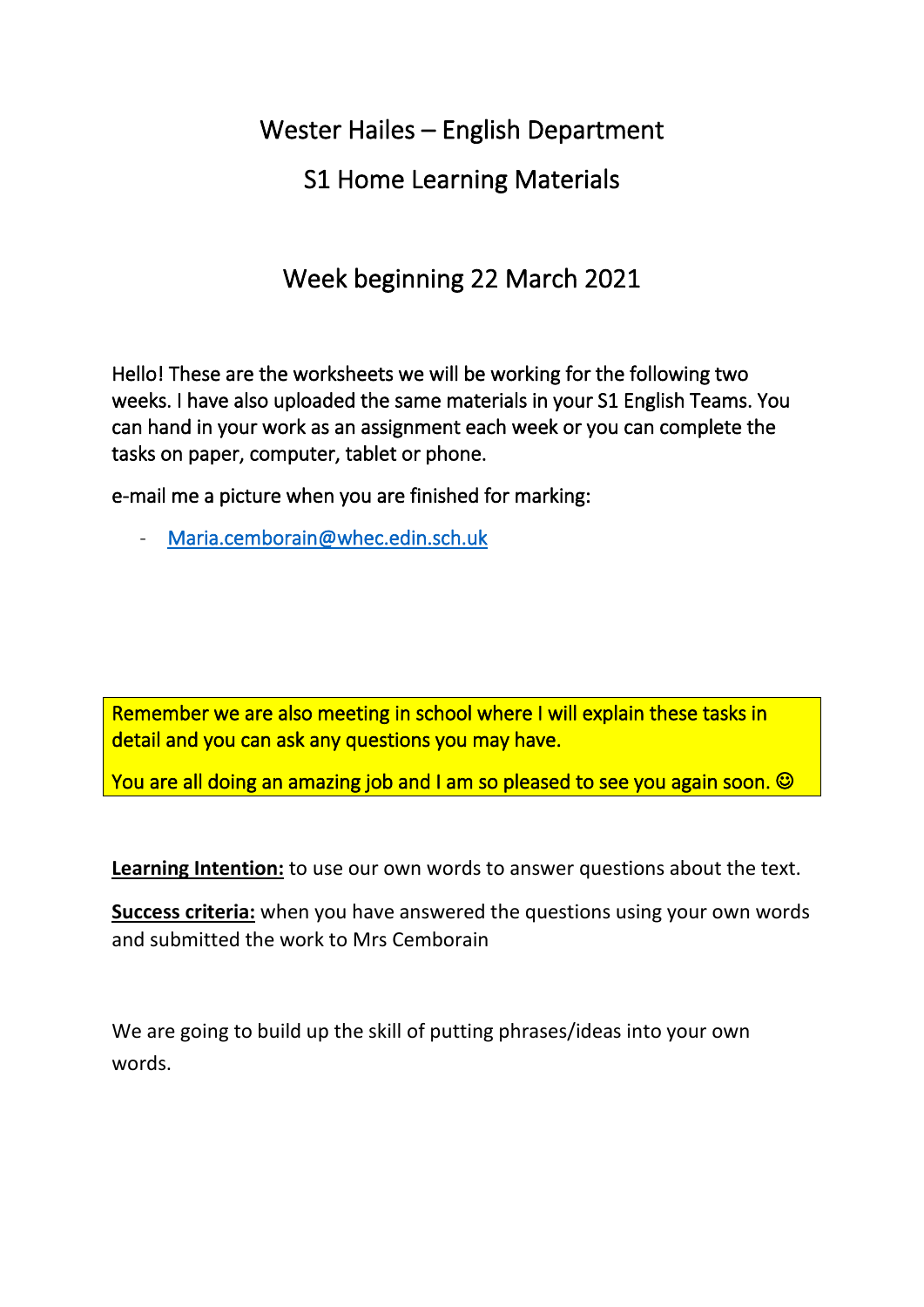### **What do we mean by using your own words?**

When you get information from a book or a website you might decide to use the information in a piece of your own writing. If you just copy the words, it doesn't show if you have understood the

information. www. 100 You need to put  $\leftarrow$  the information into

your own words.

|                                         |                      |                                  | <b>IONUMS</b><br>Synonyms are words with the same or similar meanings.                         |                      |                                               |
|-----------------------------------------|----------------------|----------------------------------|------------------------------------------------------------------------------------------------|----------------------|-----------------------------------------------|
|                                         |                      |                                  | You can use a range of synonyms in your writing<br>to make it more interesting for the reader. |                      |                                               |
| blissful<br>cheerful<br>chirpy<br>jolly | joyful<br>lively     | overjoyed<br>thrilled            | answered<br>announced<br>said                                                                  | replied<br>conveyed  | declared<br>implied<br>repeated<br>asked      |
| large<br>broad<br>spacious<br>wide      | colossal<br>enormous | Bio<br><b>MOROSA</b><br>gigantic | fantastic<br>beautiful                                                                         | stunning<br>fabulous | incredible<br>super<br>wonderful<br>brilliant |

#### **Example**

Liam stood on the bridge and looked at the inky, swirling water below. Peering into the darkness he felt the tears fill his eyes. He felt terrified and deserted. A wave of fear splashed against the inside of his stomach.

### **Question**

In your own words, describe how Liam felt.

#### **Answer**

Liam felt a mixture of being scared and lonely. He also seemed to be sad.

### Synonyms

Synonyms are words that mean the same as each other. Being able to think of lots of synonyms can help you put things into your own words!

#### **Example**

Happy – Cheerful

Sad – Miserable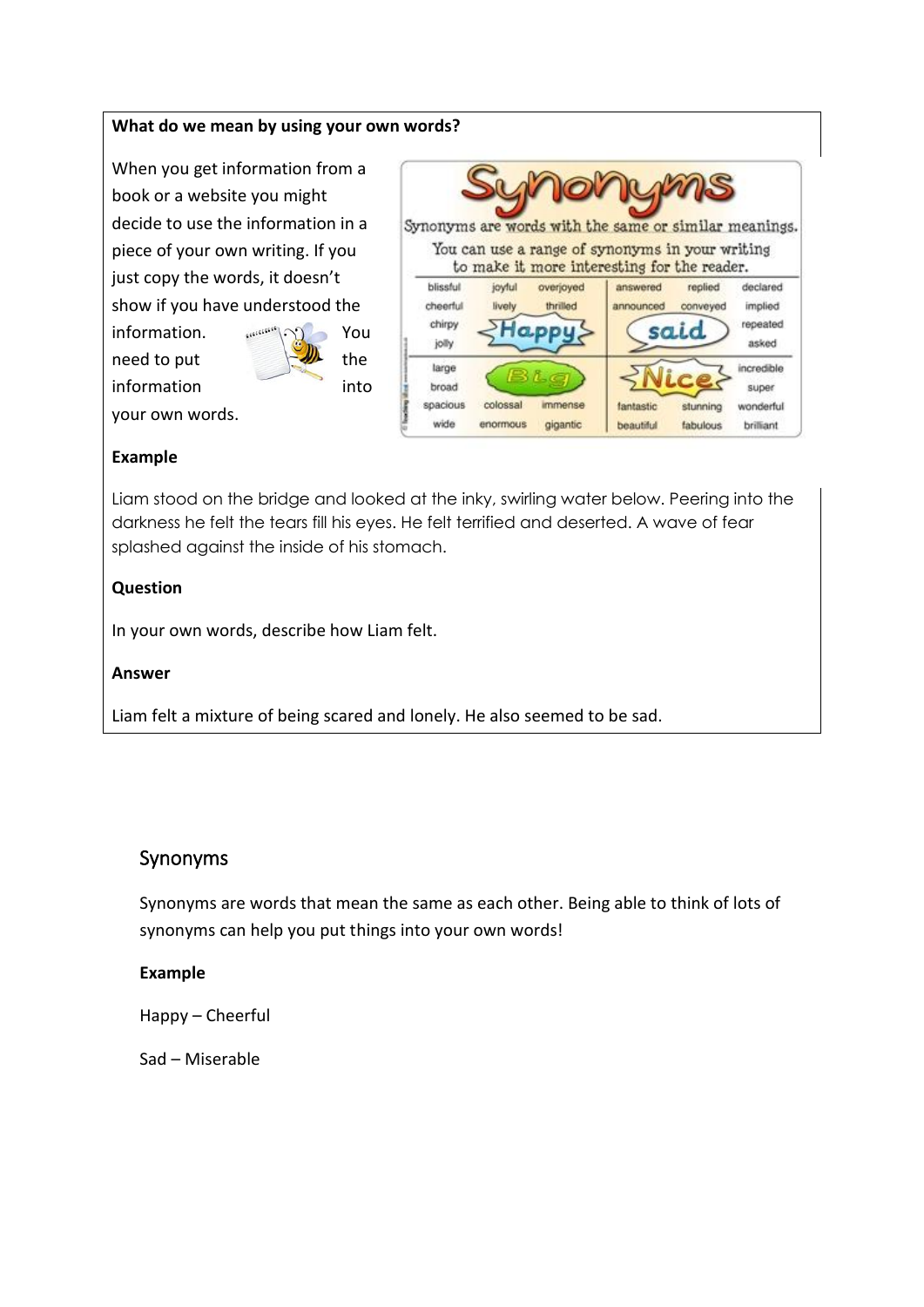Here is a list of words. Think of another word that means the same thing and write it down.

| Seat                               |  |  |  |
|------------------------------------|--|--|--|
| Simple                             |  |  |  |
| Angry                              |  |  |  |
| $\ensuremath{\mathsf{III}}\xspace$ |  |  |  |
| Large                              |  |  |  |
| Huge                               |  |  |  |
| Thin                               |  |  |  |
| Laugh                              |  |  |  |
| Shut                               |  |  |  |
| Weird                              |  |  |  |
| Loud                               |  |  |  |
| Begin                              |  |  |  |
| Finish                             |  |  |  |
| Middle                             |  |  |  |
| Difficult                          |  |  |  |
| Tidy                               |  |  |  |
| Silent                             |  |  |  |
|                                    |  |  |  |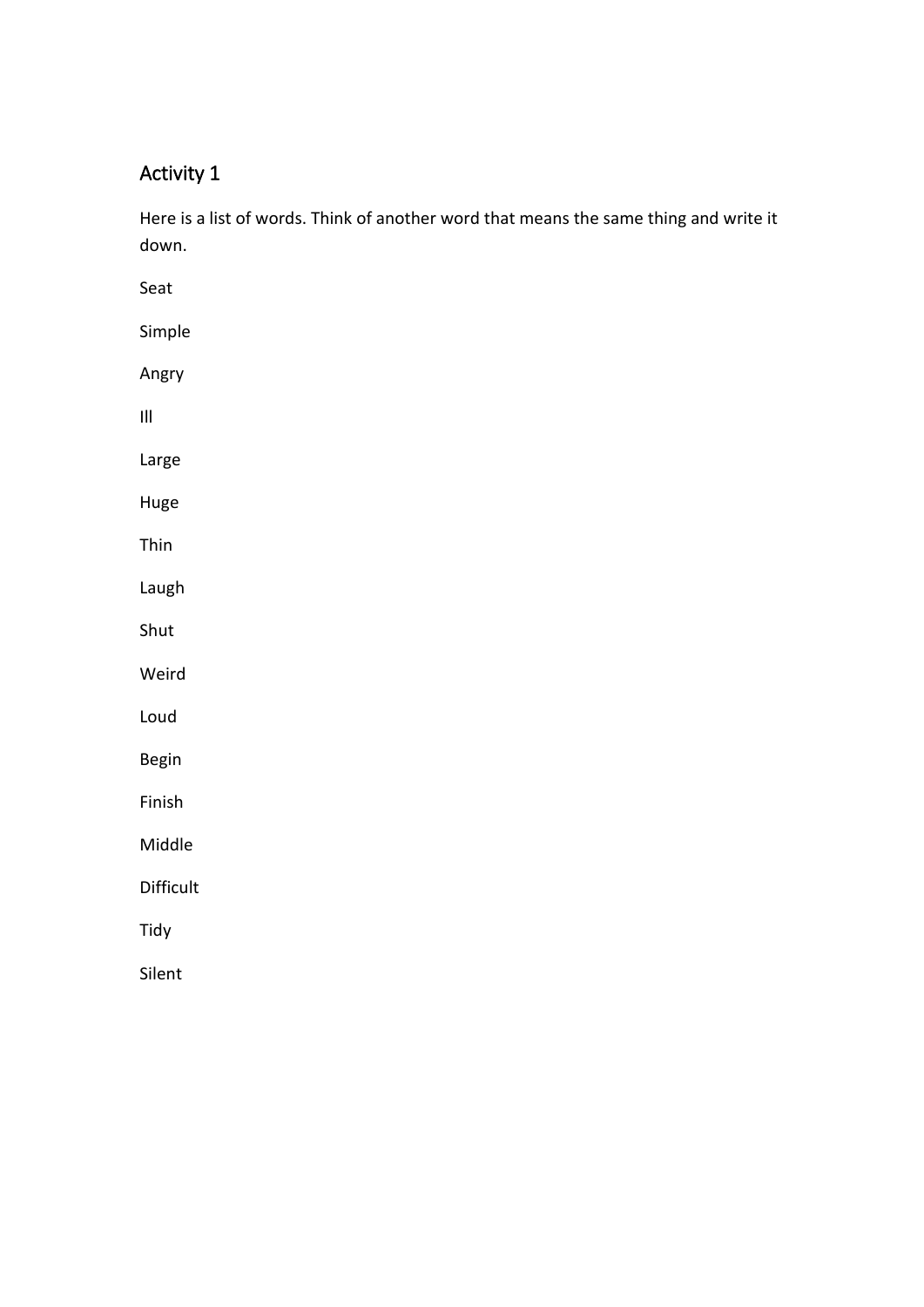Change the word or phrase in bold using different words that mean the same thing. You can change the word order of the other words if it helps.

\_\_\_\_\_\_\_\_\_\_\_\_\_\_\_\_\_\_\_\_\_\_\_\_\_\_\_\_\_\_\_\_\_\_\_\_\_\_\_\_\_\_\_\_\_\_\_\_\_\_\_\_\_\_\_\_\_\_\_\_\_\_\_\_\_\_\_\_\_

\_\_\_\_\_\_\_\_\_\_\_\_\_\_\_\_\_\_\_\_\_\_\_\_\_\_\_\_\_\_\_\_\_\_\_\_\_\_\_\_\_\_\_\_\_\_\_\_\_\_\_\_\_\_\_\_\_\_\_\_\_\_\_\_\_\_\_\_\_\_\_\_

\_\_\_\_\_\_\_\_\_\_\_\_\_\_\_\_\_\_\_\_\_\_\_\_\_\_\_\_\_\_\_\_\_\_\_\_\_\_\_\_\_\_\_\_\_\_\_\_\_\_\_\_\_\_\_\_\_\_\_\_\_\_\_\_\_\_\_\_\_\_\_\_

- 1. Hamish ran **quickly** up the hill.
- 2. If you are **unhappy** about the situation you should do something about it.
- 3. The pizza tasted **delicious**.
- 4. The castle **has a beautiful setting**.
- 5. The brute with the black beard and scary eyes, **turned his attention to the terrified** victim.

\_\_\_\_\_\_\_\_\_\_\_\_\_\_\_\_\_\_\_\_\_\_\_\_\_\_\_\_\_\_\_\_\_\_\_\_\_\_\_\_\_\_\_\_\_\_\_\_\_\_\_\_\_\_\_\_\_\_\_\_\_\_\_\_\_\_\_\_\_\_\_\_

\_\_\_\_\_\_\_\_\_\_\_\_\_\_\_\_\_\_\_\_\_\_\_\_\_\_\_\_\_\_\_\_\_\_\_\_\_\_\_\_\_\_\_\_\_\_\_\_\_\_\_\_\_\_\_\_\_\_\_\_\_\_\_\_\_\_\_\_\_\_\_\_

\_\_\_\_\_\_\_\_\_\_\_\_\_\_\_\_\_\_\_\_\_\_\_\_\_\_\_\_\_\_\_\_\_\_\_\_\_\_\_\_\_\_\_\_\_\_\_\_\_\_\_\_\_\_\_\_\_\_\_\_\_\_\_\_\_\_\_\_\_\_\_\_

\_\_\_\_\_\_\_\_\_\_\_\_\_\_\_\_\_\_\_\_\_\_\_\_\_\_\_\_\_\_\_\_\_\_\_\_\_\_\_\_\_\_\_\_\_\_\_\_\_\_\_\_\_\_\_\_\_\_\_\_\_\_\_\_\_\_\_\_\_\_\_\_

\_\_\_\_\_\_\_\_\_\_\_\_\_\_\_\_\_\_\_\_\_\_\_\_\_\_\_\_\_\_\_\_\_\_\_\_\_\_\_\_\_\_\_\_\_\_\_\_\_\_\_\_\_\_\_\_\_\_\_\_\_\_\_\_\_\_\_\_\_\_\_\_

\_\_\_\_\_\_\_\_\_\_\_\_\_\_\_\_\_\_\_\_\_\_\_\_\_\_\_\_\_\_\_\_\_\_\_\_\_\_\_\_\_\_\_\_\_\_\_\_\_\_\_\_\_\_\_\_\_\_\_\_\_\_\_\_\_\_\_\_\_\_\_\_

\_\_\_\_\_\_\_\_\_\_\_\_\_\_\_\_\_\_\_\_\_\_\_\_\_\_\_\_\_\_\_\_\_\_\_\_\_\_\_\_\_\_\_\_\_\_\_\_\_\_\_\_\_\_\_\_\_\_\_\_\_\_\_\_\_\_\_\_\_\_\_\_

- 6. The desert was **hot and vast**.
- 7. The rain ran down the window and **gathered in great oceans** on the floor.
- 8. He left the starting line like **a bullet out of gun**.
- 9. Katie put on **her favourite** shoes.
- 10. The road is **long with many winding turns**.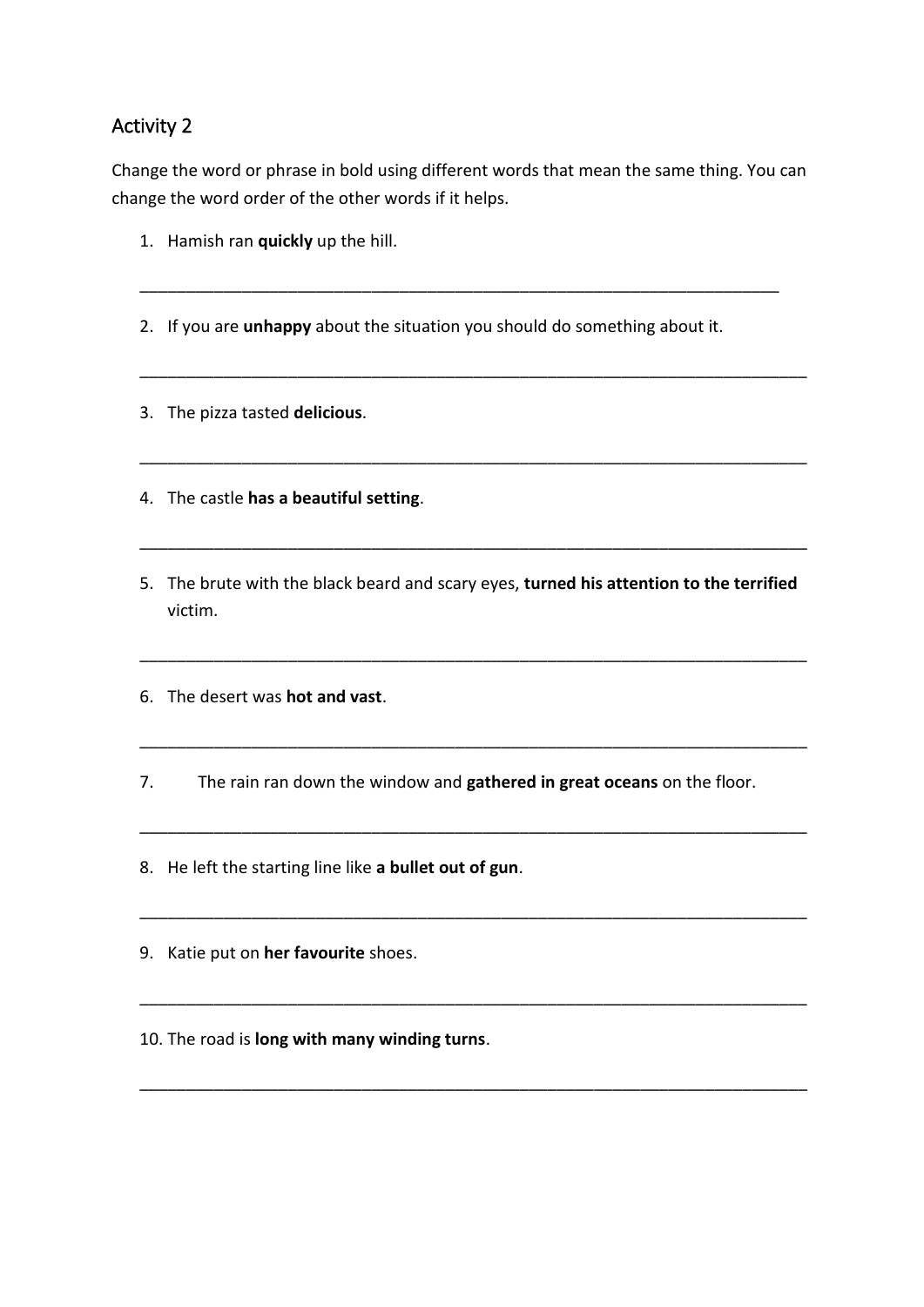Have a look at the following extracts and questions and answer them as carefully as you can.

1. The lion flopped to the ground, a cloud of flies rising around him. The dust swirled and settled onto his mane making him look like an ancient antique.

In your own words, describe what the lion looked like

\_\_\_\_\_\_\_\_\_\_\_\_\_\_\_\_\_\_\_\_\_\_\_\_\_\_\_\_\_\_\_\_\_\_\_\_\_\_\_\_\_\_

\_\_\_\_\_\_\_\_\_\_\_\_\_\_\_\_\_\_\_\_\_\_\_\_\_\_\_\_\_\_\_\_\_\_\_\_\_\_\_

2. "You, boy," the teacher raged. His face was bright red and screwed up with fury.

In your own words, describe how the teacher was feeling

3. When I was a lad, in the 1970's, there were only three channels to watch on TV. One of those channels did not start showing programmes until late afternoon.

In your own words, write in bullet points the two main ideas the writer is making.



- $\bullet$   $\overbrace{\hspace{25mm}}$   $\overbrace{\hspace{25mm}}$   $\overbrace{\hspace{25mm}}$   $\overbrace{\hspace{25mm}}$
- 4. There are two reasons why I believe school uniform is a good thing. Firstly, they help to stop pupils worrying about who has the most fashionable clothes and secondly, they help to make pupils feel like they all belong to the same place.

Why does the writer believe school uniform is a good thing? Put your answer into your own words.

\_\_\_\_\_\_\_\_\_\_\_\_\_\_\_\_\_\_\_\_\_\_\_\_\_\_\_\_\_\_\_\_\_\_\_\_\_\_\_\_\_\_\_\_\_\_\_\_\_\_\_\_\_\_\_\_\_\_\_\_\_\_\_\_\_\_\_\_\_\_\_\_

\_\_\_\_\_\_\_\_\_\_\_\_\_\_\_\_\_\_\_\_\_\_\_\_\_\_\_\_\_\_\_\_\_\_\_\_\_\_\_\_\_\_\_\_\_\_\_\_\_\_\_\_\_\_\_\_\_\_\_\_\_\_\_\_\_\_\_\_\_\_\_\_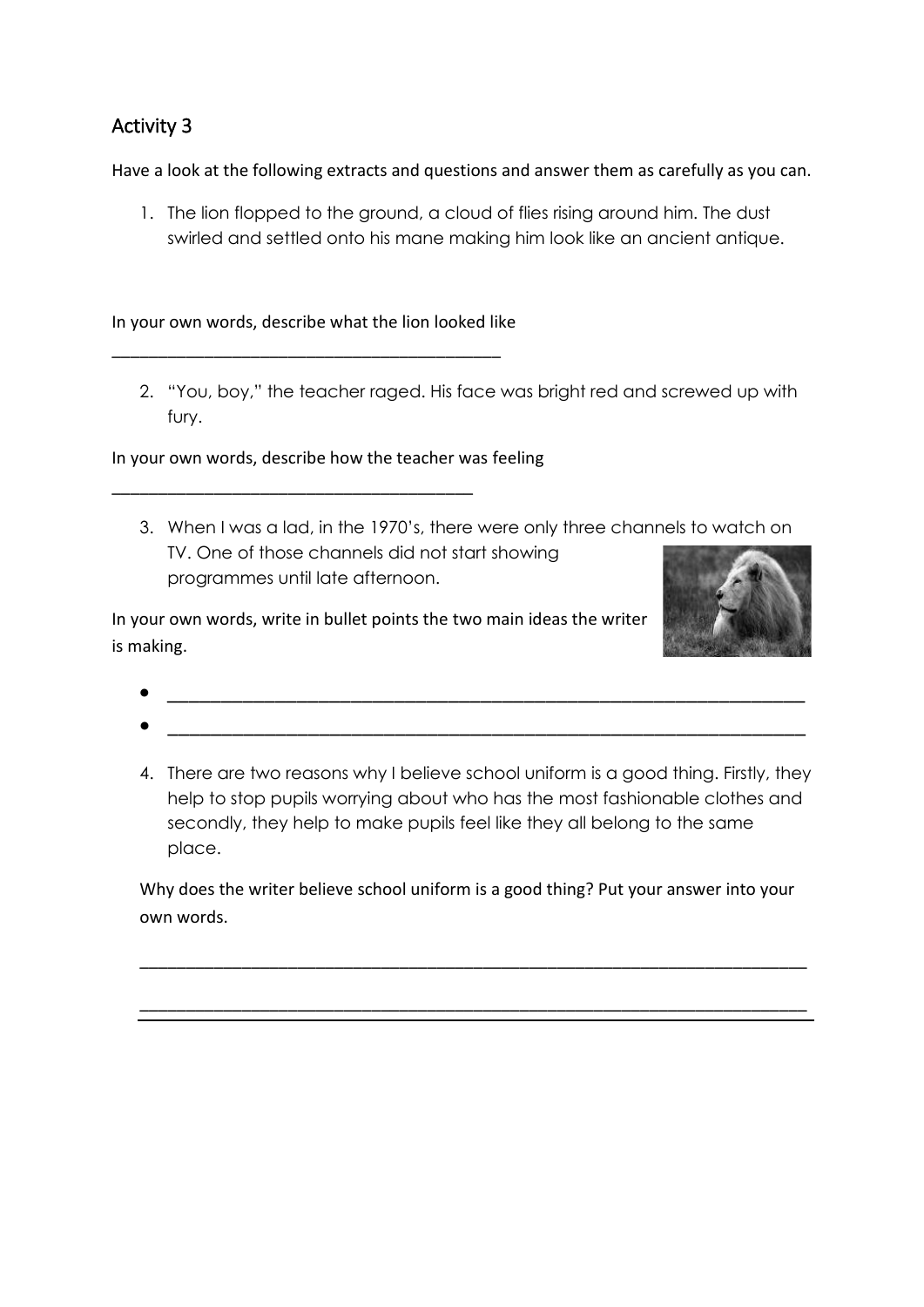**Tip: when we use our own words, we use the words in our head and not the ones in the text.** 

Activity 4

Put these words/phrases into your own words.

DIFFICULT

UNUSUAL

**BEAUTIFUL** 

THE WAITRESS WAS VERY HELPFUL.

THERE IS A NEW BIN IN THE PLAYGROUND.

Activity 5

Read the text and look for information which will answer the questions. Underline or highlight this information. The first one has been done for you.

- **1**. What does Ben love?
- 2. What did he enjoy sitting indoors doing?
- 3. What are the people outside holding?
- 4. Why does Ben never use an umbrella?
- 5. Name one of Ben's favourite activities.
- 6. What does Ben have to do before he goes outside?
- 7. What colour are his friends' anoraks?
- 8. Why is Ben proud of his anorak?

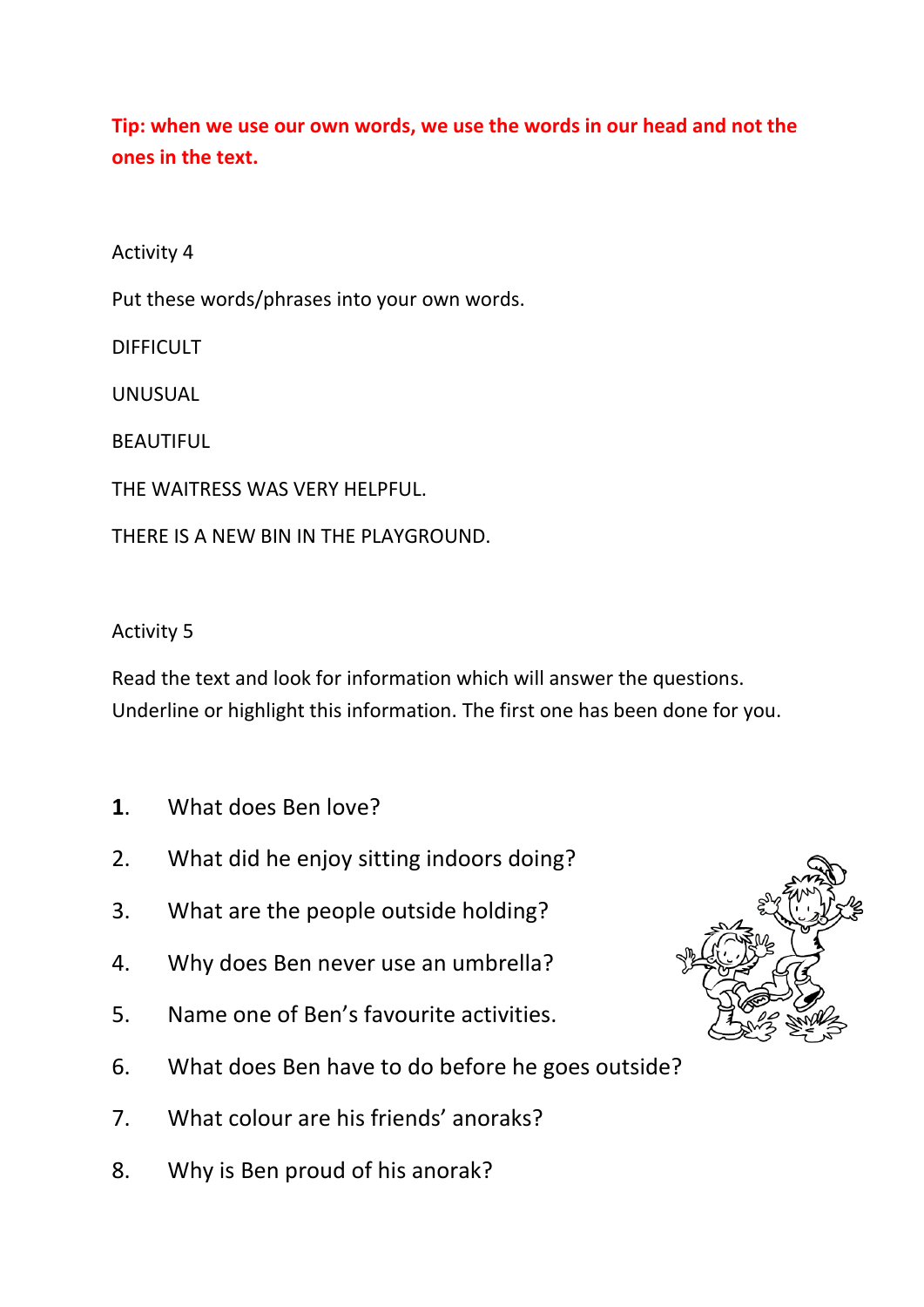- 9. What does Ben find outside?
- 10. How many leaps does Ben take?

# **Ben**

Ben loved rain. He loved rain because you could do so many exciting things when it was raining. He enjoyed sitting indoors and looking at how the rain splattered against the window panes, making little rain patterns on the glass. He liked looking at the people outside walking quickly past with their multicoloured umbrellas shielding them from the wetness. Ben, however, didn't ever use an umbrella because he liked getting wet.

One of Ben's favourite activities was puddle-jumping. As it was ideal puddle-jumping weather, Ben asked his Mum if he could go outside.

His Mum said yes but only if Ben put on his green wellington boots and yellow anorak. This wasn't a problem because Ben was very proud of his anorak being yellow as all his friends had either red or grey anoraks, so his yellow anorak made him stand out.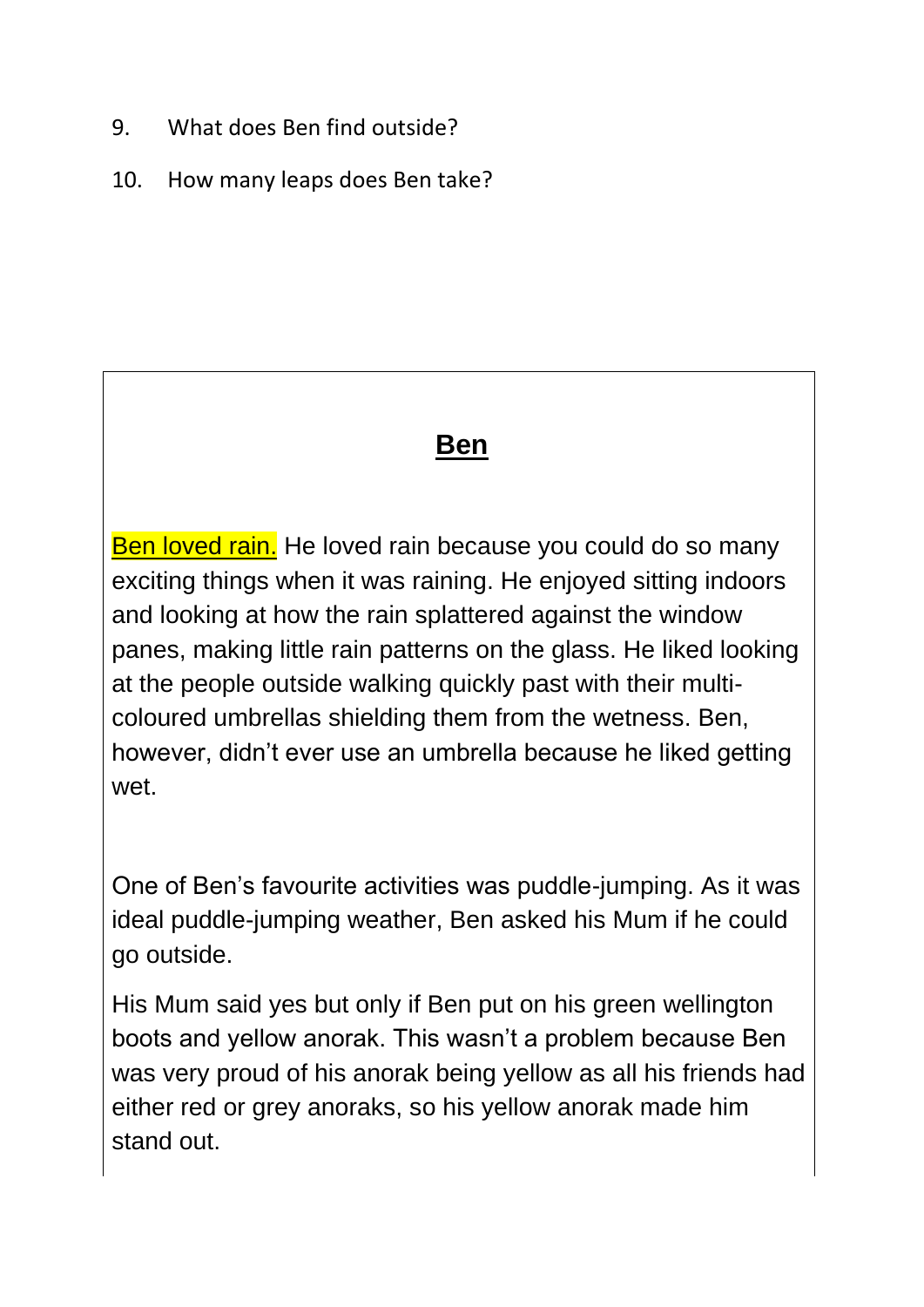Once outside Ben found an enormous puddle to jump over. He took a few steps back and let out a roar as he jumped over the puddle in one giant leap. He really was a champion puddlejumper.

## Activity 6

Answer the same questions using your own words. Express them in a simple sentence which fits the way the question is worded. The first one has been done for you.

# **1. What does Ben love?**

*Ben loves rainy weather.*

**Now you answer questions 2 – 10**

- **2. What did he enjoy sitting indoors doing?**
- **3. What are the people outside holding?**
- **4. Why does Ben never use an umbrella?**
- **5. Name one of Ben's favourite activities.**
- **6. What does Ben have to do before he goes outside?**
- **7. What colour are his friends' anoraks?**
- **8. Why is Ben proud of his anorak?**

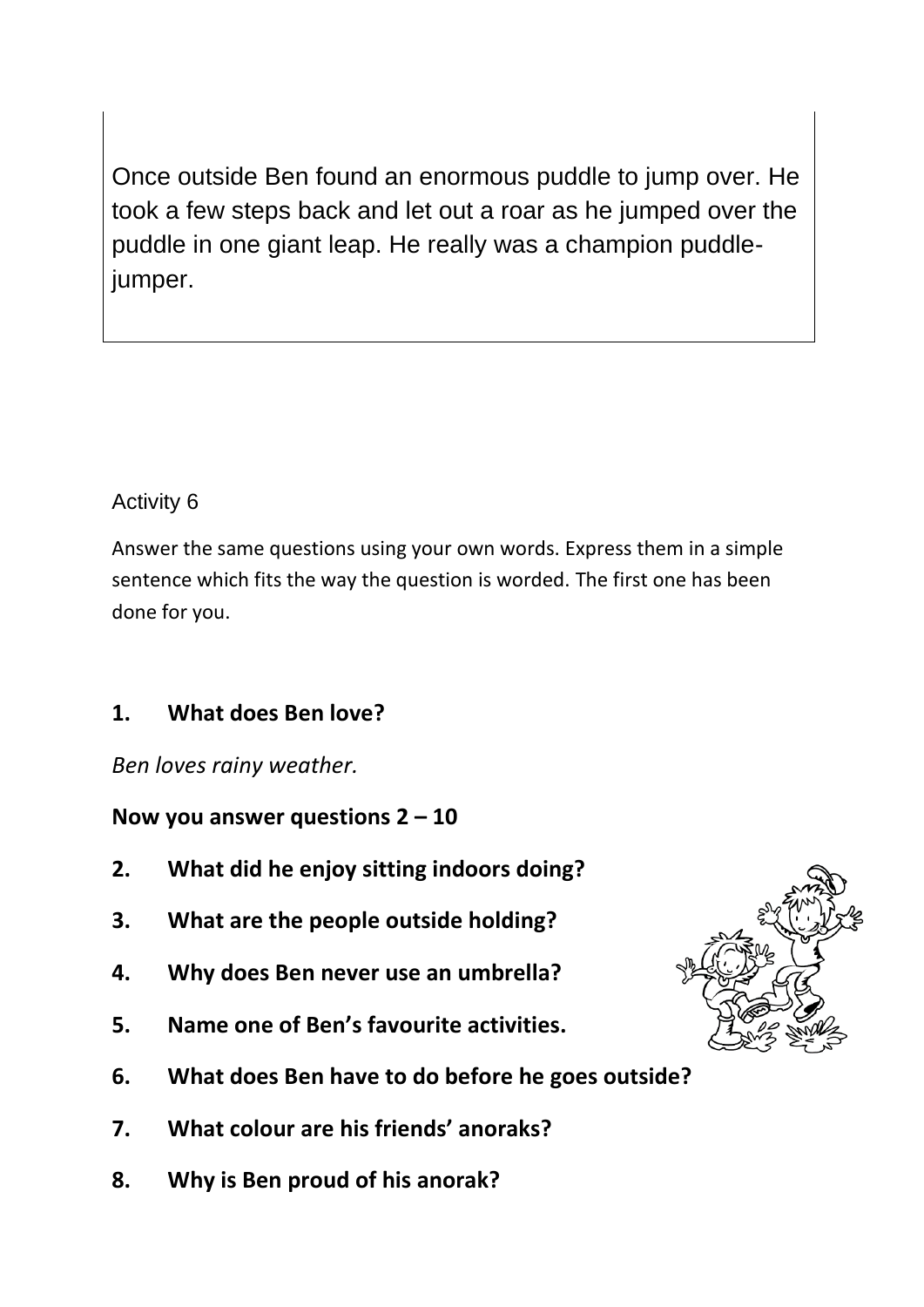- **9. What does Ben find outside?**
- **10. How many leaps does Ben take?**

Explain in your words the following concepts.

To hibernate

Food is scarce

To emerge

## Activity 8

Read the text and look for information which will answer the questions below. Underline or highlight this information. The first one has been done for you.

- 1. What do we usually think about when talking about bears?
- 2. What happens to the body in 'true hibernation'?
- 3. Name two reasons why a hibernating animal will wake up.
- 4. What is bear hibernation similar to?
- 5. Does a hibernating bear wake up for food?
- 6. Why will a mother bear sometimes wake up?

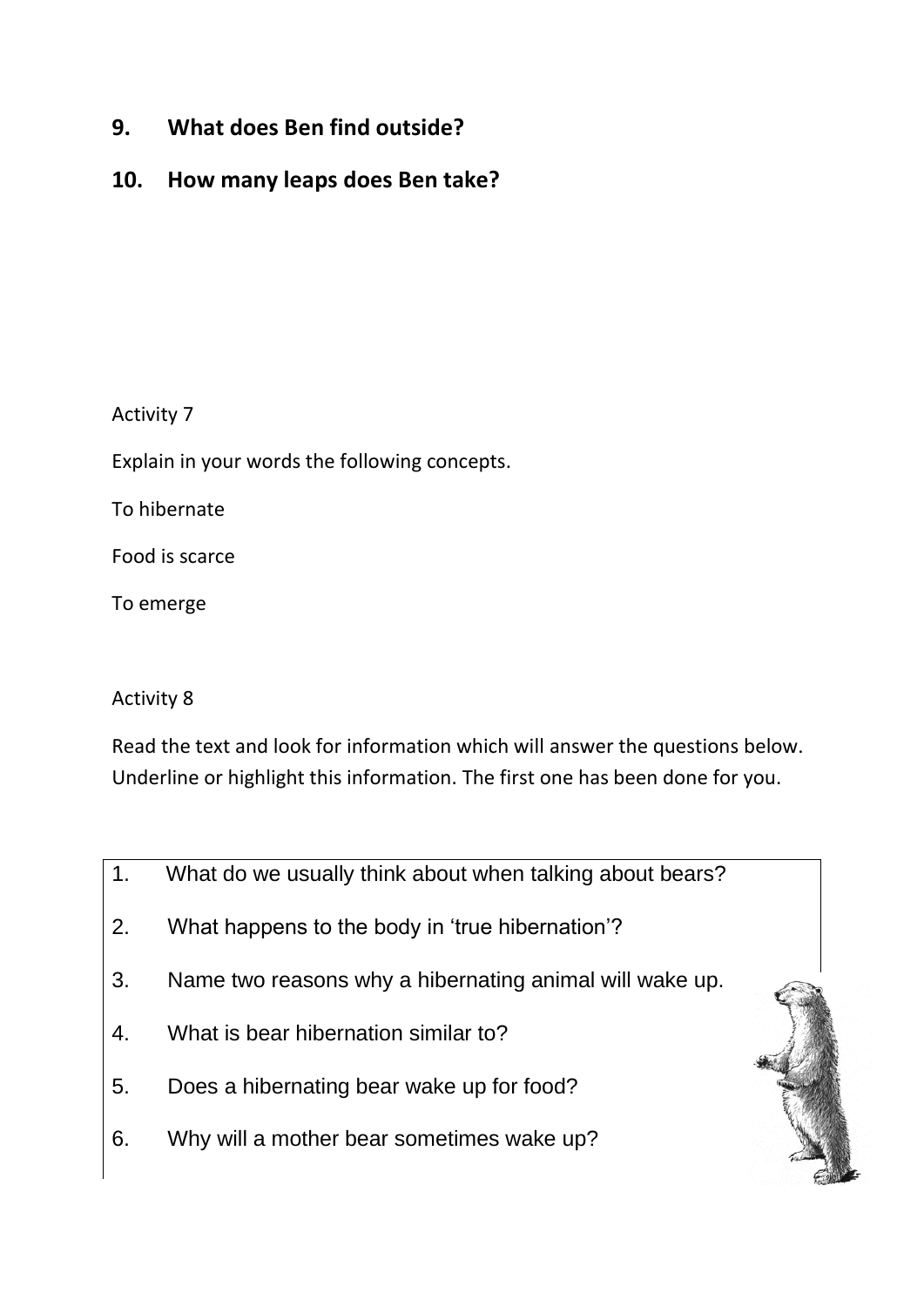- 7. Why does the bear sleep so long?
- 8. How long do bears in northern regions sleep for?
- 9. When do the bears emerge from the den?
- 10. Which two words show the bear is hungry when he wakes up?

# **A Long Winter Nap**

One of the first things you might think about when you talk about bears is hibernation. Bear hibernation is different than most hibernating animals. In fact many scientists would not even classify it as hibernation. True hibernation involves a drastic drop in body temperature but the hibernating animal will awaken occasionally to go to the bathroom and have a bite to eat before resuming hibernation.

When a bear hibernates it is really in a deep sleep. Its body temperature drops but not drastically and it does not wake up… not even to go to the bathroom or get some food. The one exception is that a mother bear will wake up to give birth to her cubs in January or February.

So, why would a bear want to sleep so long? Well, since food is scarce in the winter bears think that if you can't eat you might